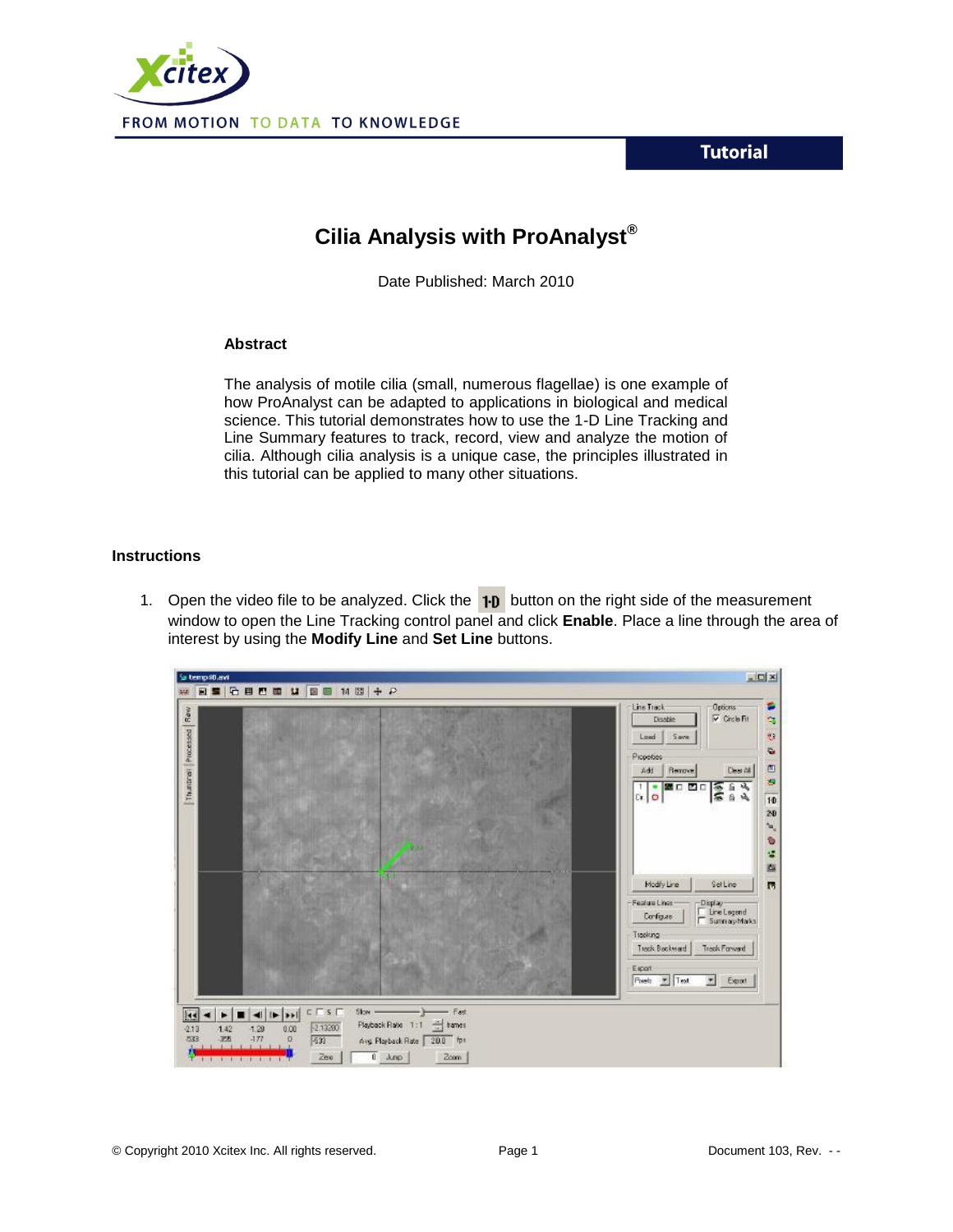2. Click the checkbox to the right of the Line Summary icon  $\sim$  in the Properties listing. The Line Summary window appears. Click Track Forward **to begine the tracking. You will see the** Line Summary window update in real time.



*Note: The Line Summary window appears below the main window. The Line Summary window may be dynamically re-sized.*

3. Save the Line Summary image to file by using the **Save** button on the toolbar.

| M Line Summary - Line Line |  |                    |  |  |  | $\mathsf{I}$ |
|----------------------------|--|--------------------|--|--|--|--------------|
| $\tilde{\mathcal{D}}$ :    |  |                    |  |  |  |              |
|                            |  | Dave Image to File |  |  |  |              |
|                            |  |                    |  |  |  |              |
|                            |  |                    |  |  |  |              |
|                            |  |                    |  |  |  |              |

4. Be sure to name the file so that the last character of the filename is not a number. In the following image, the default file name "Intensity" has been changed to "temp40" and an x has been added to the end of the file name. Appending the x or some other letter at the end of the filename is critical. This is because ProAnalyst interprets an image file that ends in a digit as one frame in a series of frames. This could cause confusion in the default loading of associated files. To avoid this problem, be sure to end the filename with a letter, not a number.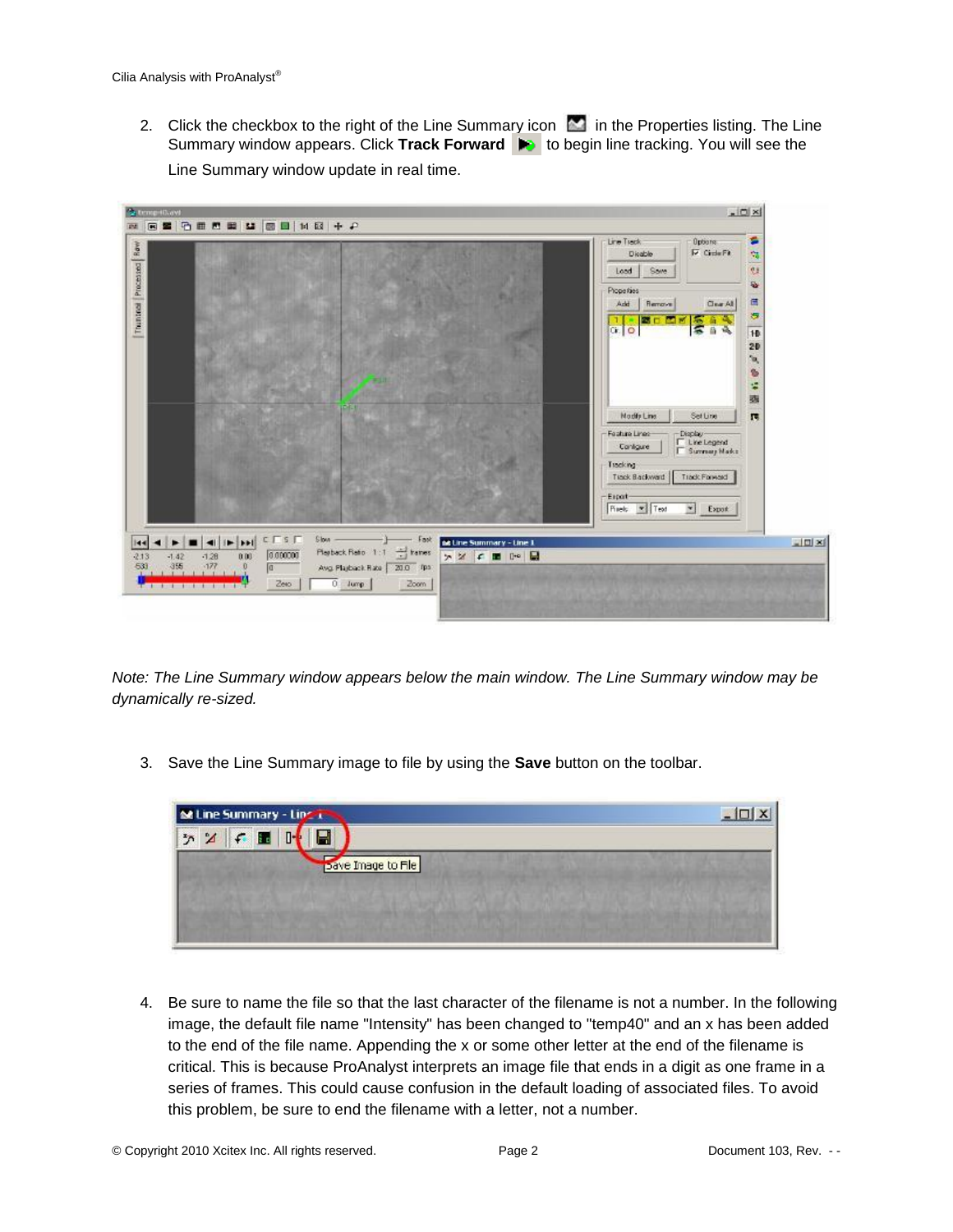| Save As            |                  |                                                                                 | 2 X  |
|--------------------|------------------|---------------------------------------------------------------------------------|------|
| Save in: C cilia   |                  | $\underline{\mathbf{r}}$ + $\underline{\mathbf{r}}$ of $\underline{\mathbf{r}}$ |      |
| captures<br>images |                  |                                                                                 |      |
|                    |                  |                                                                                 |      |
|                    |                  |                                                                                 |      |
| File name:         | temp40 - Line 1x |                                                                                 | Save |

*Note: Save your Line Summary image as a filename ending with a letter.*

5. The Line Summary image that you have just saved will open automatically in a new window. Essentially, the Line Summary feature tracks the values of the pixels in a given line and "stacks" them in a horizontal sequence. The points along the vertical (y) axis are the pixels along the line that you drew in Step 1. As it stands, the points along the horizontal (x) axis are the individual frames of the video. Prior to analysis, we must calibrate the horizontal axis so that it represents time instead of frames. Place the first calibration point at any in the image and remember the coordinates. In the following image the reticle has been placed at coordinates (100, 8). The coordinates are displayed in the bottom status bar of the ProAnalyst window.

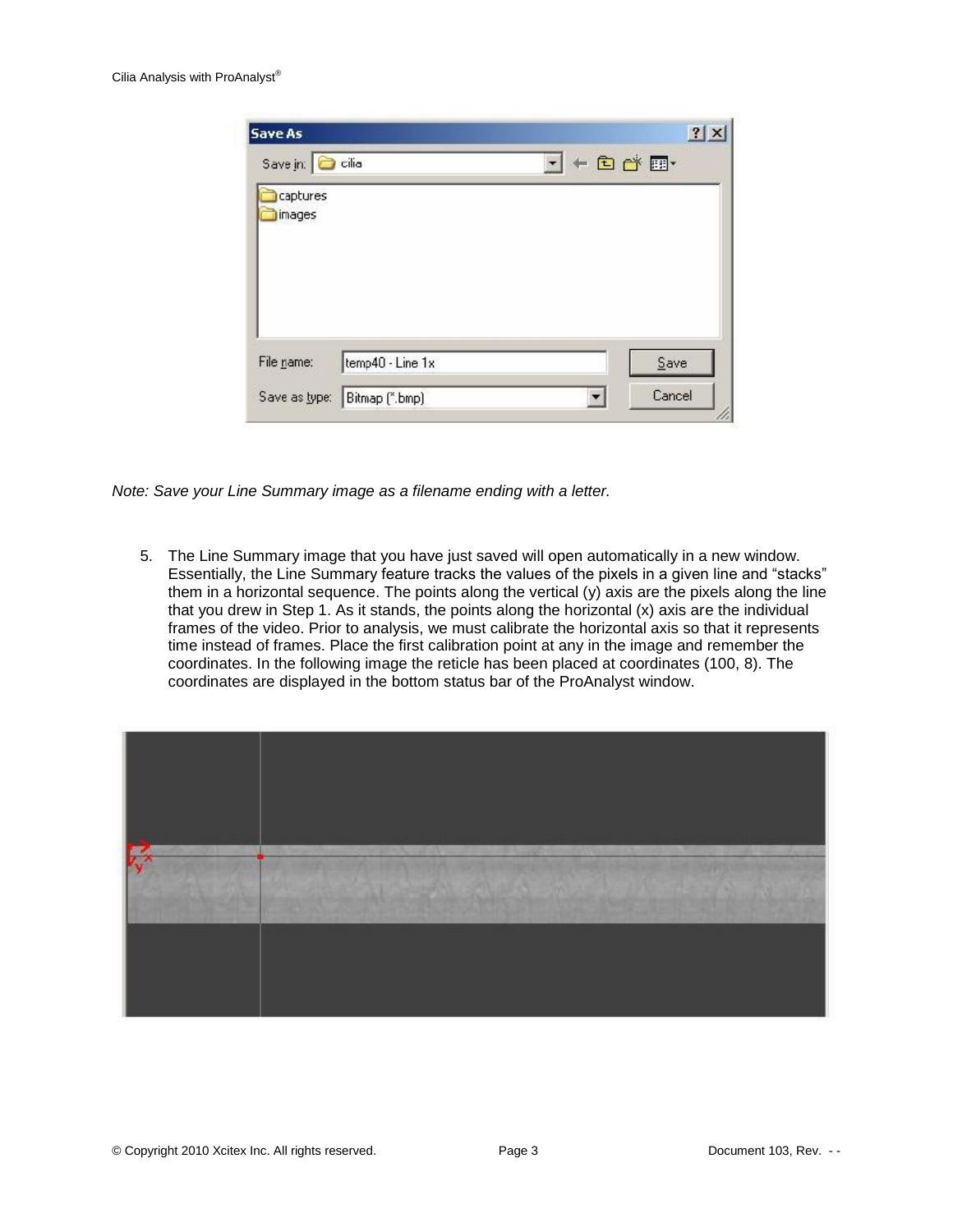6. Add the frame rate to the x coordinate of your first point and place the second point at the new x coordinate and the same y coordinate. For instance, in this video, the frame rate was 250 frames per second. The first point was placed at (100, 8), so the second point should be placed at (350, 8). After both points have been placed, specify the scales as 1 of any calibration unit. When you click **Apply Scale** the result should show 250 pixel/unit.



*Note: The second calibration point should be placed at the original y coordinate and the original x coordinate plus the frame rate of the video. Apply Scale (in the upper right hand corner of the screen) displays 250 pixels/ut.*

7. Save the calibration file using the **Save File** button.

| Save in: a cilia           |                      | $+$ $E$ $E$ $E$ |
|----------------------------|----------------------|-----------------|
|                            |                      |                 |
| captures                   |                      |                 |
| images<br>R00000000000b.db |                      |                 |
|                            |                      |                 |
|                            |                      |                 |
|                            | R0000000000c.db      |                 |
|                            |                      |                 |
|                            |                      |                 |
|                            |                      |                 |
| File name:                 | temp40 - Line 1x.clb | Save            |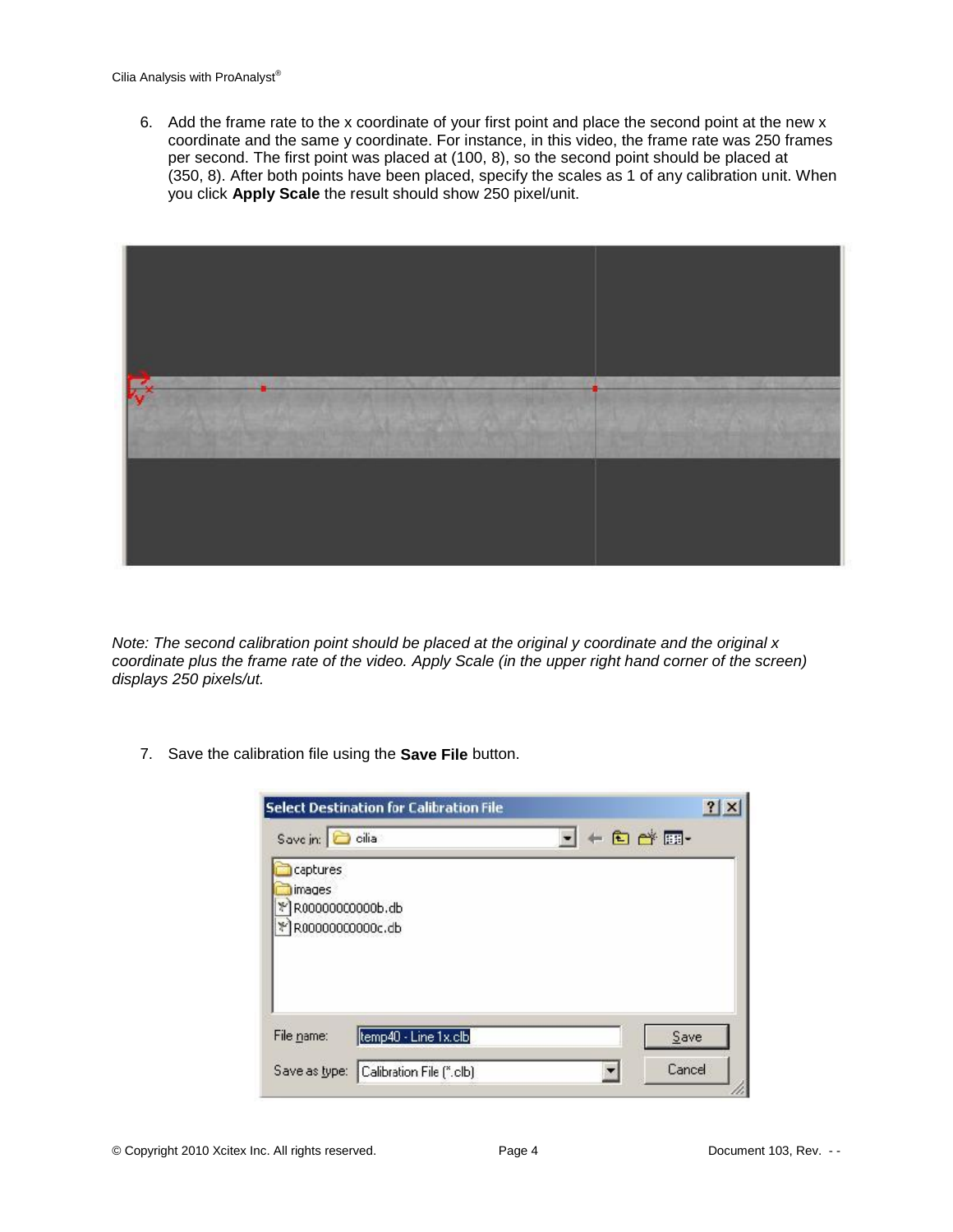8. Now that the image has been calibrated, you can use the Length Dimension annotation to easily measure the time between any two horizontal points. In the following image, the duration for four cycles of oscillation is shown to be 0.496 seconds.



*Note: The arrows and lines indicate the duration of one oscillation.*

9. You can save the dimensions annotation you have just drawn by selecting **File ► Save Annotations.**

| File Edit View Tools Window Help |                      |
|----------------------------------|----------------------|
| <b>New Project</b>               | Ctrl+N               |
| Open Project                     |                      |
| Open Video\Data                  | Ctrl+O               |
| New Yideo Explorer.              |                      |
| New Yideo Timelne                |                      |
| Open Workspace                   |                      |
| Save Workspace                   |                      |
| Close Workspace                  |                      |
| Save                             | $Ctr$ H <sub>5</sub> |
| Save As                          |                      |
| Save Recorded Parameters         |                      |
| Save Modified Data               |                      |
| Save Annotations                 |                      |
| Save Nobec                       |                      |
| Save Zoom Region                 |                      |
| Close                            |                      |